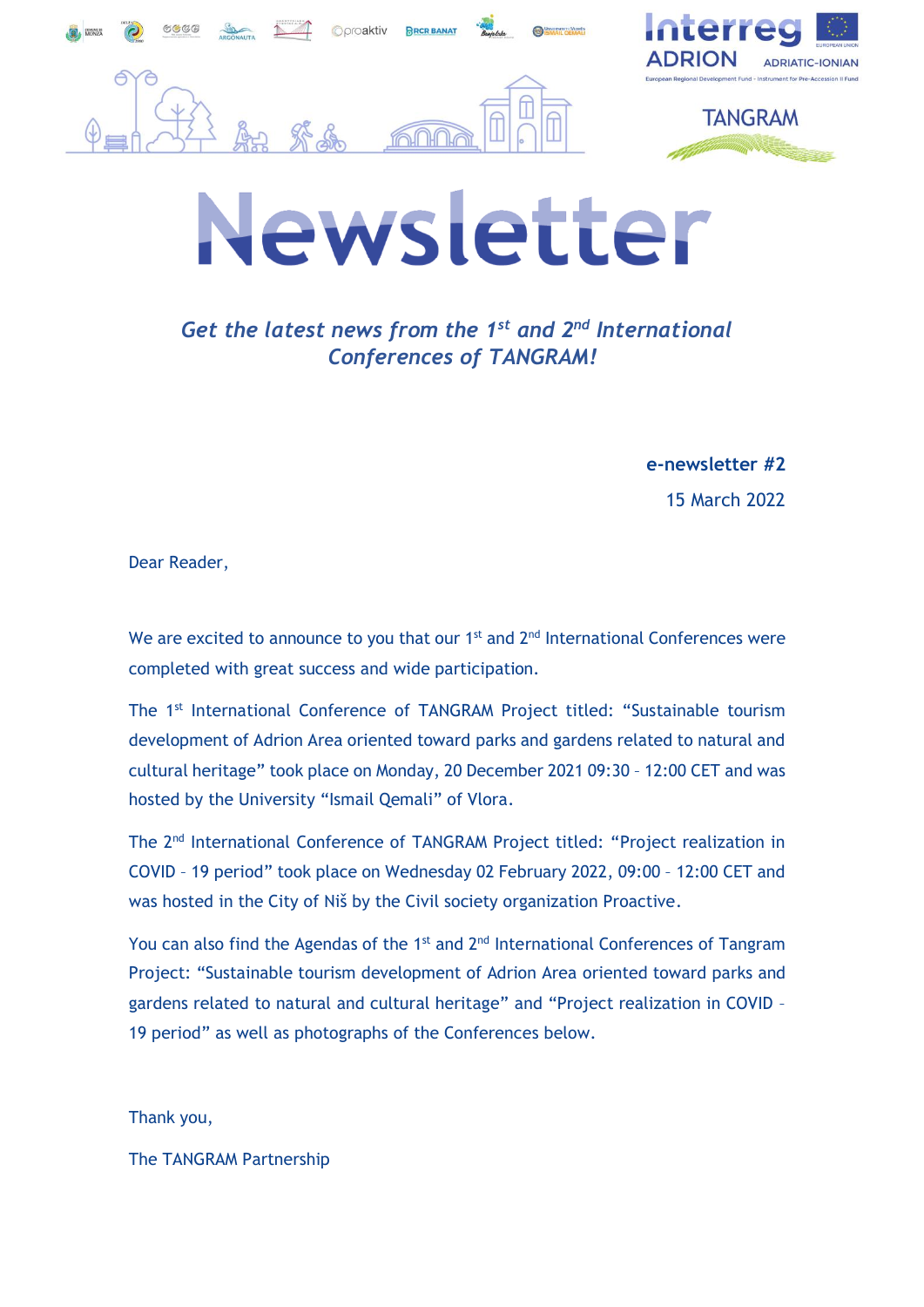

# **A few words about TANGRAM**

TANGRAM is a multilateral transnational cooperation project cofinanced by the Interreg [V-B Adriatic Ionian programme](https://www.adrioninterreg.eu/) – ADRION – under Priority Axis 2 "Sustainable Region". / Specific Objective 2.1 "Promote the sustainable valorization and preservation of natural and cultural heritage as growth assets in the Adriatic-

Ionian area".

The project aspires to build and promote the ADRION brand name in tourism by promoting a sustainable valorization and integration into the tourism offer of Parks as hidden resources by an innovative governance system based on the collaboration between public and private. Natural/cultural heritage sustainable valorization and effective promotion are embedded in the TANGRAM project logic.

The above goals will be met by exchanging good practices in tourism management/marketing, analyzing and exploiting business opportunities within a new governance system based on a participative approach, enhancing the capacities of all relevant stakeholders in sustainable tourism management and marketing, formulating proper joint strategies and action plans for integrated management of sustainable tourism.

### **Expected Results**

- 1. Enhanced and differentiated ADRION tourism offers through the Local Action Plans and Transnational Action Plan leading to prolongation of tourism season; attraction of high-income, educated, and sophisticated tourists.
- 2. Creation of sustainable and high-quality jobs in the tourism sector.
- 3. Increased knowledge of partners and stakeholders in tourism strategy and marketing resulting from the multiplatform capacity building and after the implementation of the EASW workshop.
- 4. Improved governance system based on the collaboration between private and public stakeholders in the promotion of sustainable tourism destination thanks to the Parks promotion in the TANGRAM transnational network for the development of specialized services for specific tourist specific market niches in the parks.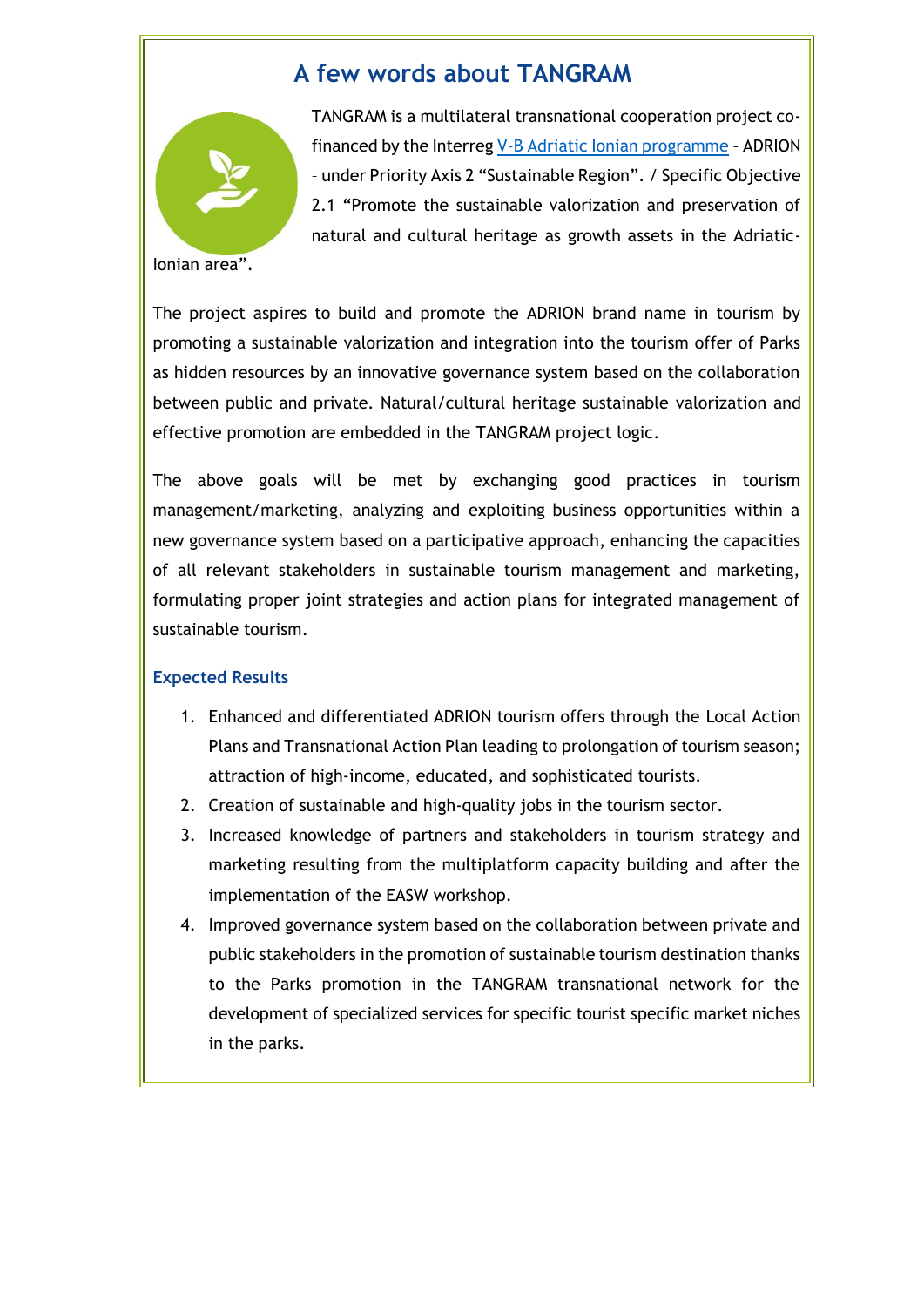# **1 st International Conference of Tangram Project:**

**Sustainable tourism development of Adrion Area oriented toward parks and gardens related to natural and cultural heritage**.

Monday 20th December 2021

Venue: University "Ismail Qemali" of Vlora, Albania, Zoom Meeting

Hosted by: University "Ismail Qemali" of Vlora, PP10

> Supported by: Development Agency of Evia, SA, PP06

The 1<sup>st</sup> International Conference was held on 20 December 2021 in person and virtually, in University "Ismail Qemali" of Vlora, Albania on the topic:

"Sustainable tourism development of Adrion Area oriented towards parks and gardens related to natural and cultural heritage"

The conference was organized and hosted by, University "Ismail Qemali" of Vlora, Albania and was supported by the Development Agency of Evia, Greece.

The 1st International Conference of TANGRAM aimed to emphasize the importance of sustainable tourism development for the Adrion area oriented towards parks and related to natural and cultural heritage.

Associate Professor Xhiliola Agaraj (Shehu) as project coordinator of TANGRAM project for the University of Vlora, gave a welcome speech, while Vice-Rector of the University of Vlora, Associate Professor Enkelejd Mehillaj, and Lead Partner of Tangram Project Municipality of Monza, Italy wished success to the conference, participants present in the conference as well as the importance of cooperation between the partner countries in this project, as well as with local stakeholders to develop a Local Action Plan and Transnational Action Plan for sustainable tourism development for the park-oriented and heritage-related Adrion area. natural and cultural.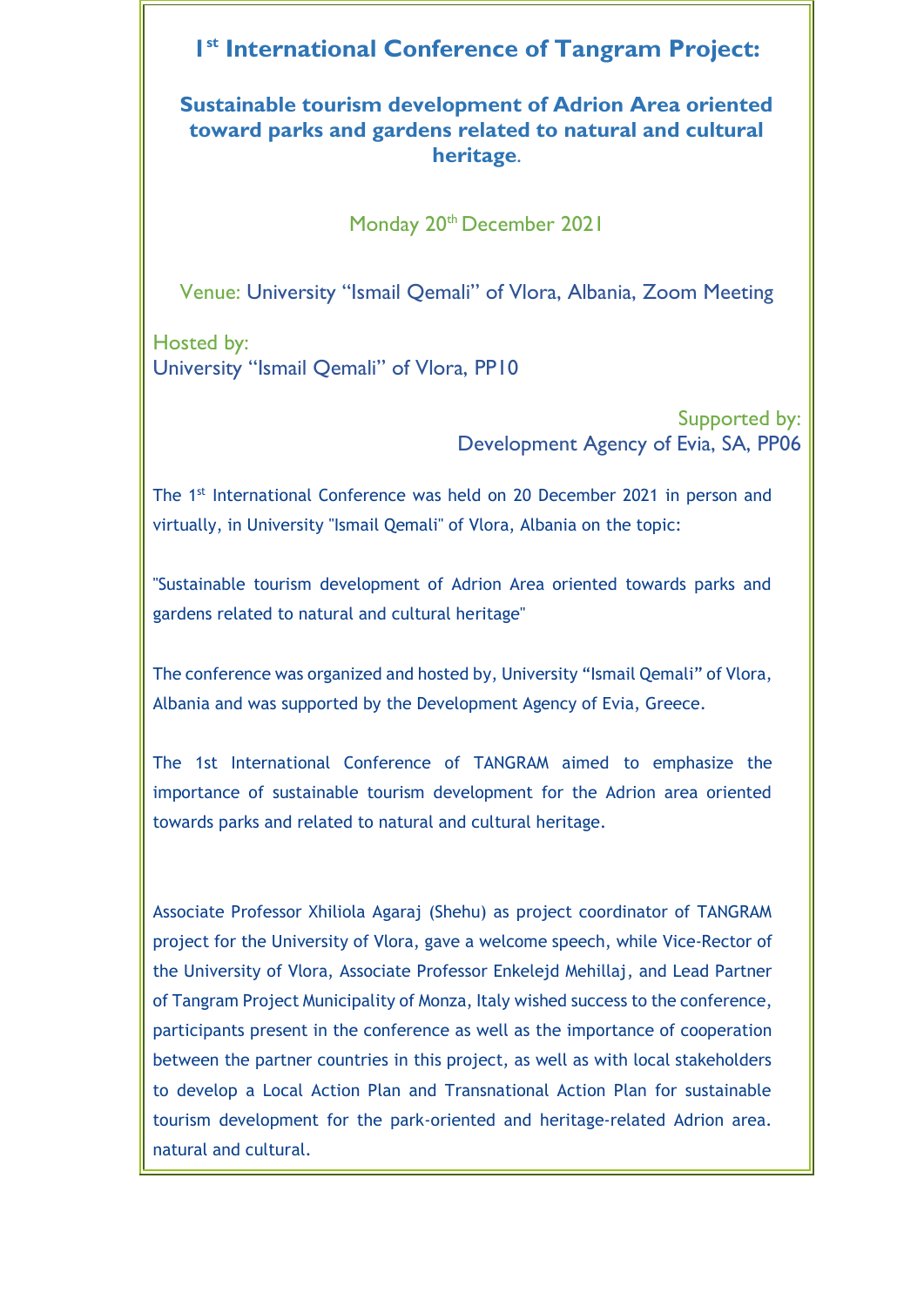The University of Vlora presented the results of the Benchmarking and Tangram Transnational Cooperation Network:

- Evaluation of tourist destination of Adrion area from point of view of tourist and businesses- presented by Ph.D. Enida Pulaj, and
- Benchmarking analyses of Adrion are based on quality indicators of destination management - presented by Assoc Professor Xhiliola Agaraj (Shehu)

The presentations aimed to highlight the evaluation of tourist destinations for the Adrion area from the point of view of tourists and businesses operating in the tourism sector, as well as a benchmarking analysis of destinations considering quality indicators of destination management and based on market research for all Adrion area.

Ektor Tsatsoulis, Senior Manager, Representative of the Development Agency of Evia, Greece presented the consequences of Covid 19, the importance of using public spaces missing during this period, the measures to be taken to create new public spaces based on a global survey on space public used during covid 19.

Eva Canevarolo as representative of LP presented WOOL Project "Wool as Outstanding opportunity for leverage" under Adrion Thematic Network "Promotion of Emerging Destinations". This Thematic [Cluster](https://www.adrioninterreg.eu/index.php/2021/11/05/adrion-thematic-sub-cluster-on-emerging-destinations/) focuses on the promotion of emerging destinations of the Adriatic and Ionian areas. The subcluster is composed of the following projects:

- **ADRIONET**
- **TANGRAM**
- WOOL

The 3 projects TANGRAM, WHOOL, and ADRIONET were involved during the 1st Mainstreaming event of the Thematic cluster, "Economic Development through Culture: the Friuli Venezia Giulia region system", on the 30<sup>th</sup> September 2021. Representatives of the three projects collaborated to share experiences and future opportunities for collaboration.

In particular, the Wool Project share the objectives and project results with the thematic network to facilitate networking with other initiatives and projects that want to enhance the tangible and intangible cultural heritage at the local, regional, European and international level.

The conference completed its proceedings successfully.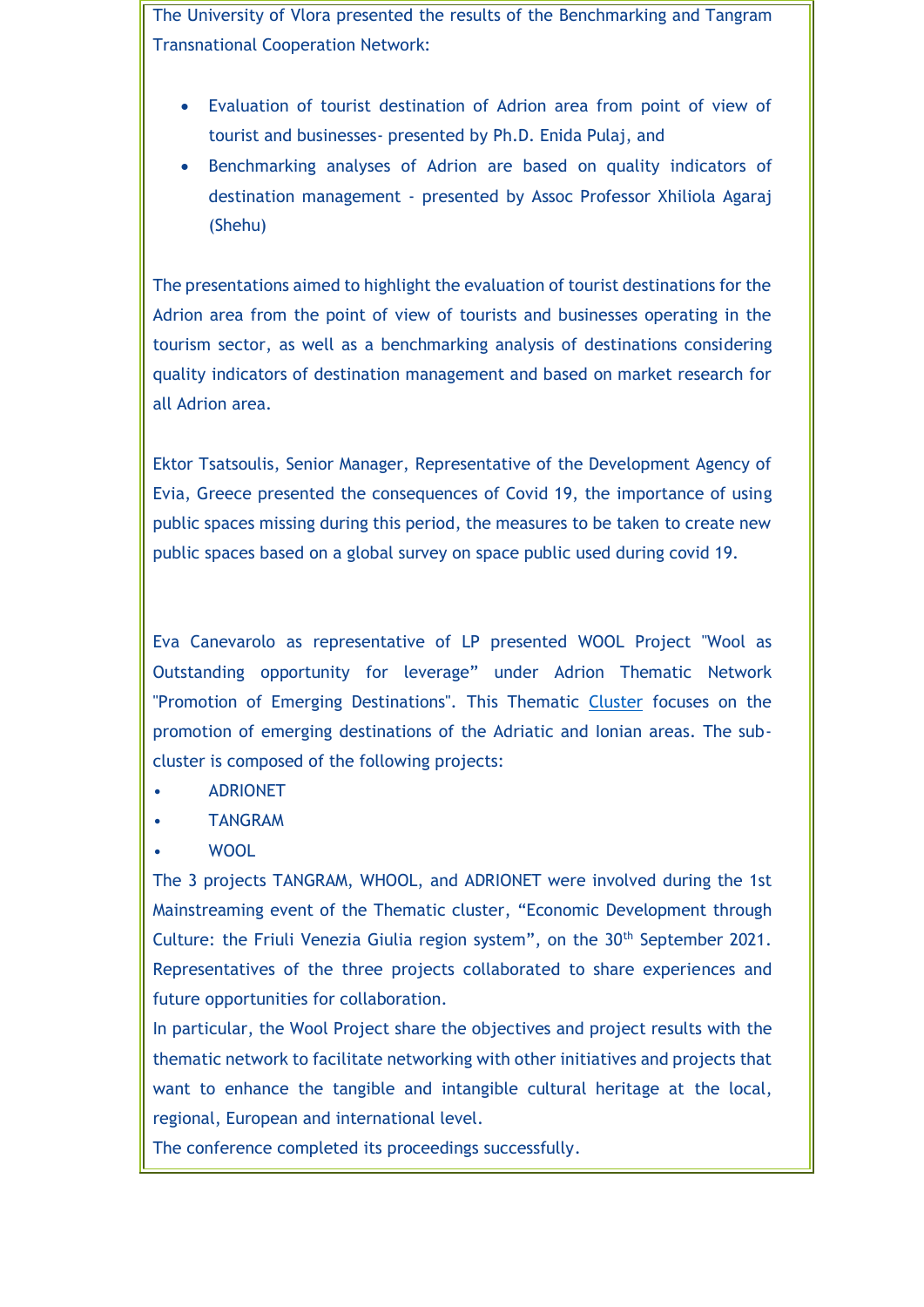## 2<sup>nd</sup> International Conference of Tangram Project:

### **"Project realization in COVID – 19 period"**

Wednesday 01- 02nd February 2022

Venue: Civil society organization Proactive, Serbia,

Hosted by: Civil society organization Proactive

On February 1st in the City of Niš in the organization of CSO Proactive on TANGRAM project under ADRION program was held conference Project realization in COVID - 19 period - TANGRAM 2nd International Conference.



In the Ambassador meeting hall with the in-person participation of 4 project partners (*RDA Banat, Argonauta, TOBL – Turistička organizacija grada Banja Luka, CSO Proactive*) we talk about some of the most important activities on the TANGRAM Project.

The conference was organized in a hybrid model because of COVID 19 pandemic, with online and in-person participation. In a welcome speech Milan Babic, a member of Proactive greeted all participants and wished them successful and productive work, in the hope that the next meeting will be the place where all the partners will gather in person and work under normal conditions.

The next session was about Benchmarking and TANGRAM Transnational Cooperation Network and it was represented by PP10 University of Vlora. In this session, we talked about Activity - Establishment of the transnational TANGRAM network and Memorandum of Agreement – signature by the PPs state of the art. All PP agree that we need to finish this activity as soon as possible and to provide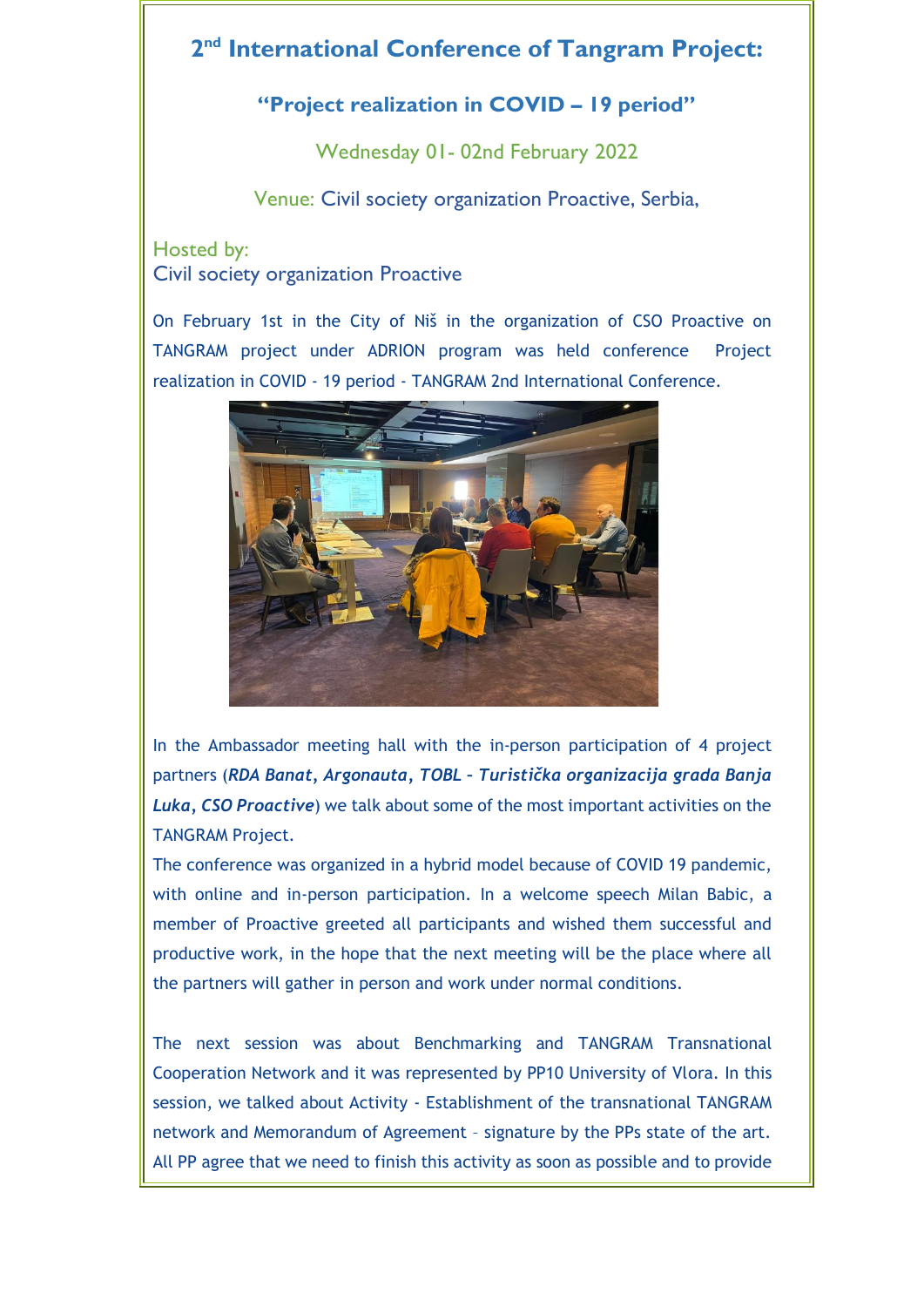information on the project drive, on that way we will complete Benchmarking process.



The last session was about Communication, and it was represented by DAE. In this session, all project partners received important information for communication. We plan the next activities and talk on a few different topics, Project partners inputs for the website and social pages updating where we plan next steps and activities, calendar planning, Newsletter contents and time plan for the next newsletter, Events and mitigation measures which need to be adopted, Next steps of communication activities.

In the end, we agree that we need to continue with successful work and communication and promotion of the TANGRAM project on social media, but also on the web platform that all project partners use in everyday communication.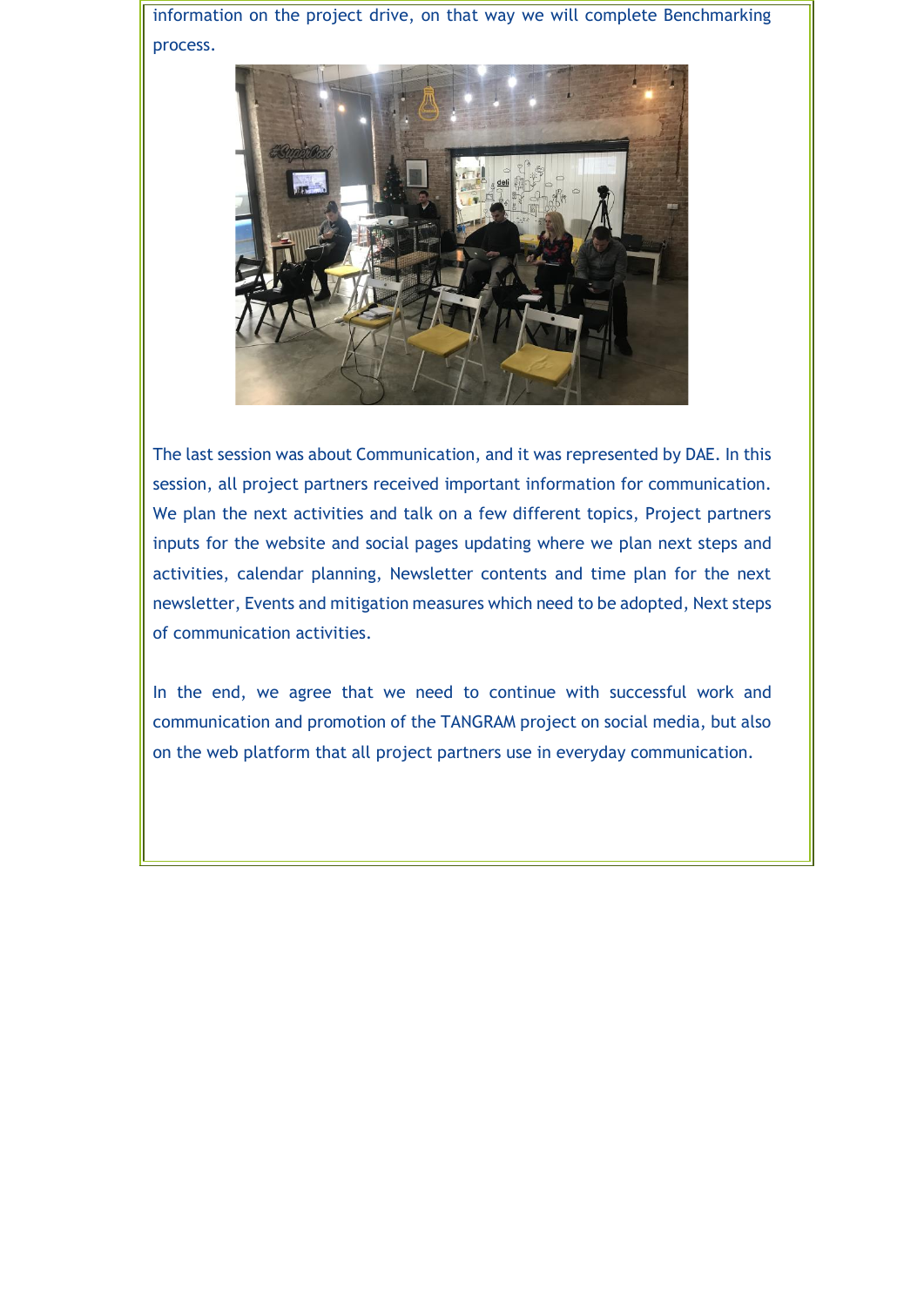